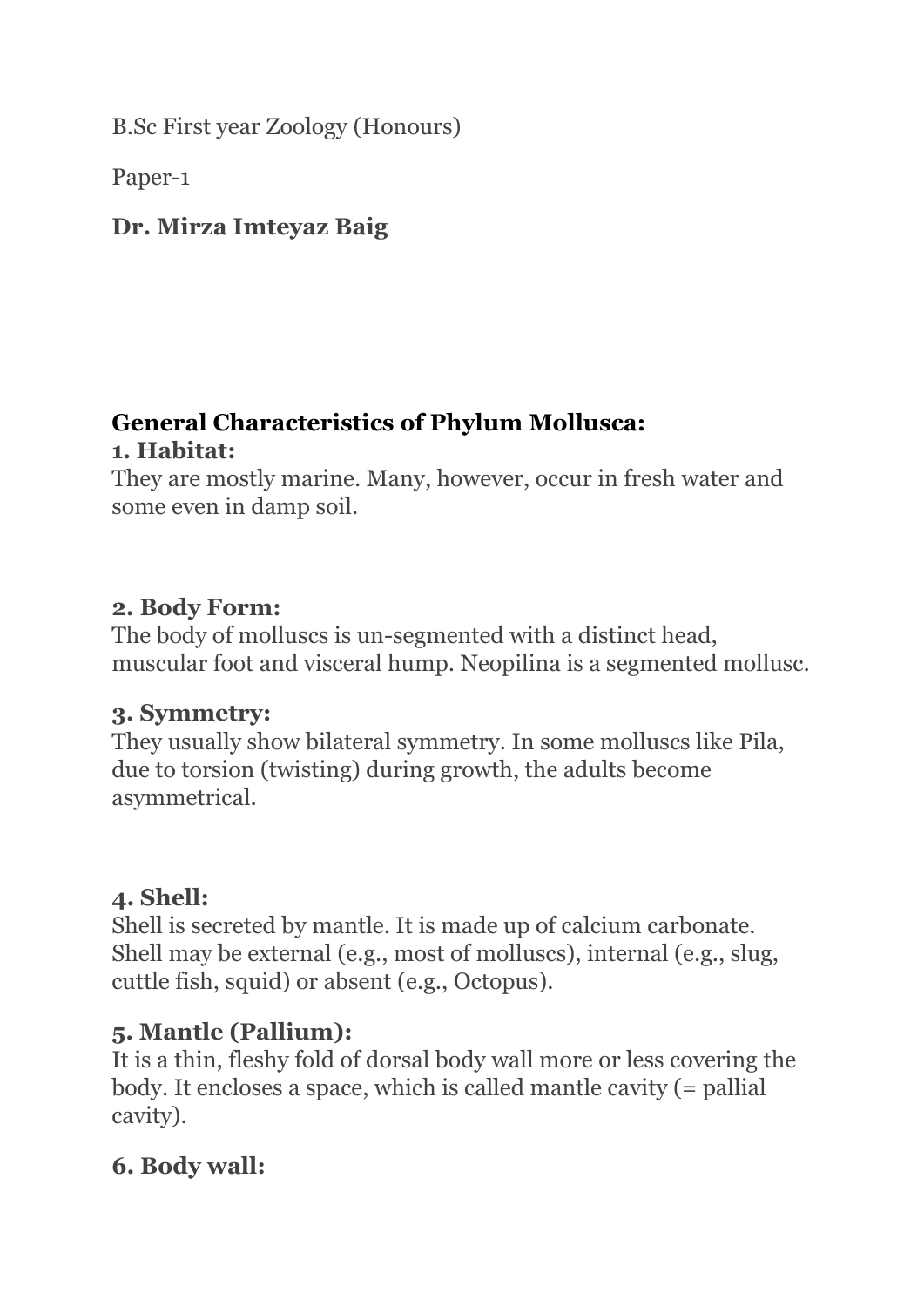Single layered epidermis is usually ciliated. Muscles are un-striped and occur in bundles.

## **7. Body cavity:**

Coelom is greatly reduced. It is restricted to pericardial cavity (space around the fieart), and to small spaces within kidneys and gonads (testes and ovaries). Spaces amongst the viscera (soft organs) contain blood and form haemocoel.

### **8. Digestive tract:**

It is complete.

## **9. Blood vascular system:**

It is open type. It includes dorsal heart, arteries that open into sinuses; (spaces) and veins. Blood is usually blue due to the presence of a copper- containing blue respiratory pigment called haemocyanin. Among the molluscs, cuttle fish are exceptional in having closed blood vascular system.

### **10. Respirator, organs:**

These are gills (cteoidia). Mantle and pulmonary sae (in semiterrestrial form).

### **11. Excretory organs:**

Excretory organs are one or two pairs of sac- like kidneys. Gills are also excretory in function. Ammonia is chief excretory matter.

### **12. Nervous System:**

The nervous system comprises paired cerebral, pleural, pedal and visceral ganglia joined by the nerve connectives and commissures. Connectives connect dissimilar ganglia; however, commissures connect similar ganglia

### **13. Sense Organs:**